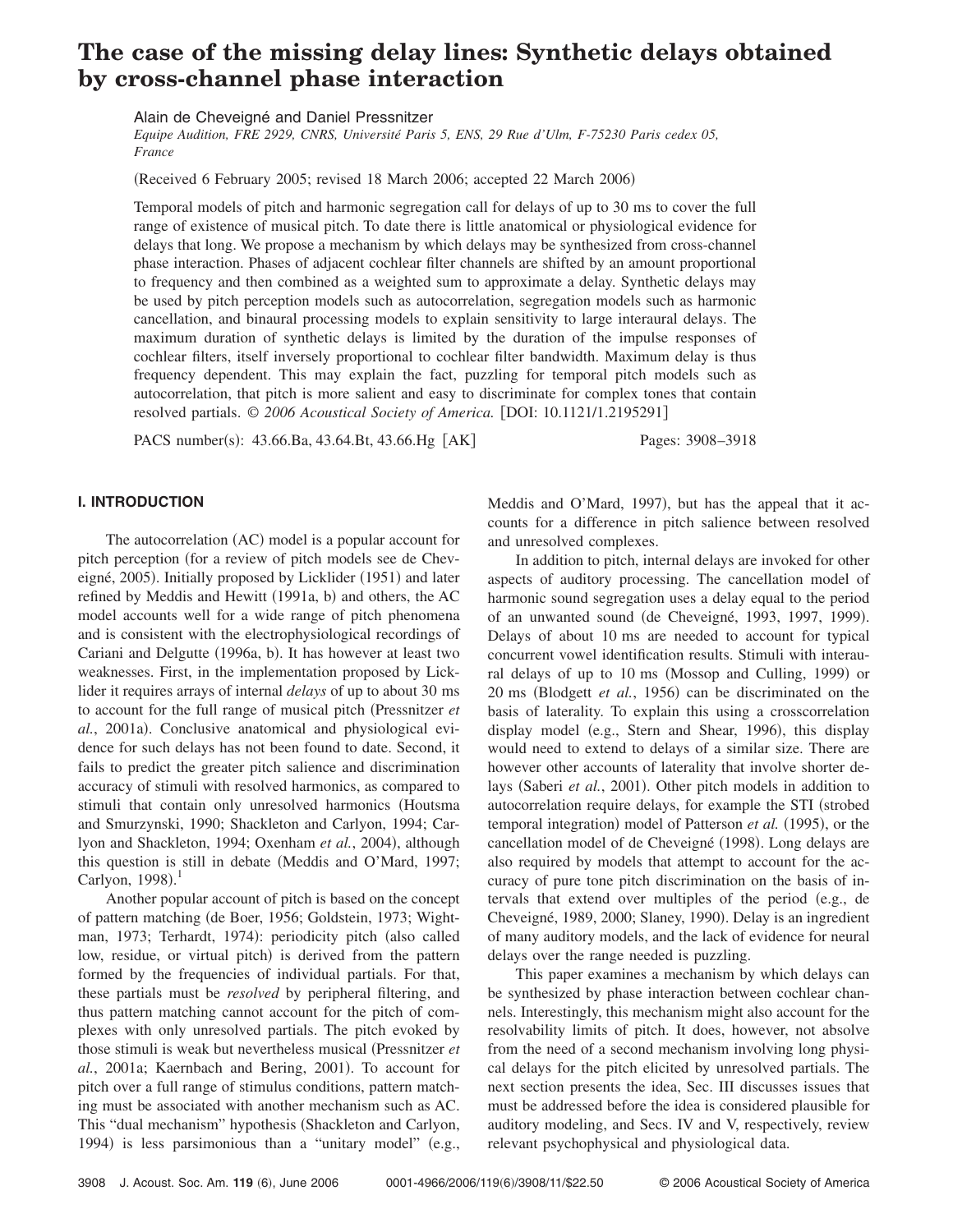

FIG. 1. Illustration of a delay implemented with a short-term Fourier transform. (a) Pulse. (b) Decomposition of the pulse over a basis of windowed sinusoids (first ten terms). (c) Same sinusoids after a phase shift proportional to frequency. (d) Sum of phase-shifted windowed sinusoids. The resulting pulse is delayed with respect to the input pulse. (e) Illustration of the range of pulses that can be synthesized by adding the windowed sinusoids of (b) supposing a 40 ms raised-cosine window.

# **II. DELAY AS PHASE SHIFT**

A delay in the time domain is equivalent to a phase shift proportional to frequency in the Fourier domain. For a delay of *D*, the phase shift is

$$
\phi = \omega D,\tag{1}
$$

where  $\omega = 2\pi f$ . Indeed, if the spectrum of  $x(t)$  is  $X(\omega)$ , the delayed signal is

$$
x(t+D) = \int_{-\infty}^{+\infty} [X(\omega)e^{-j\omega D}]e^{-j\omega t}d\omega.
$$
 (2)

Any delay can be obtained in this manner with the Fourier transform. With the *short-term* Fourier transform, in which the signal is decomposed over a basis of windowed sinusoids, a restricted set of delays can be synthesized. Figure 1 illustrates the process: The pulse (a) is analyzed into a sum of windowed sinusoids (b). Sinusoids are phase shifted (c) and then added to produce the delayed pulse (d). Interference between the sinusoids is everywhere destructive except at one time point. By manipulating the phases, the position of this point can be moved within the range covered by the analysis window. Figure  $1(e)$  illustrates the range of pulses that can be synthesized for a raised-cosine window of 40 ms.

The cochlea has been likened to a Fourier transformer (von Helmholz, 1877). Could it be used to support a similar operation? Several differences between auditory peripheral frequency analysis and a short-term Fourier transform need to be considered. Cochlear filter bank parameters (bandwidth, sampling) are not uniform, there are nonlinearities at several stages (cochlear filtering, transduction, and neural processing), and the neural analogue of summation in Eq. (2) is not immediately obvious. We will show that a delaylike operation can nevertheless be approximated using a model of cochlear filtering instead of Fourier analysis.



FIG. 2. Top: impulse response of a 1000 Hz gammatone filter. Bottom: envelopes of impulse responses of gammatone filters centered at 50, 200, 1000, and 5000 Hz.

#### **A. Delays produced with a gammatone filterbank**

An approximation of cochlear filtering is the gammatone filter (Carney and Yin, 1988). Its impulse response is the product of a sinusoid and an envelope function

$$
h(t) = g(t)\cos(2\pi ft + \phi),\tag{3}
$$

where  $f$  is the center frequency (CF) of the filter,  $\phi$  determines the phase, and

$$
g(t) = at^{(n-1)}e^{-2\pi bt}
$$
 (4)

defines the envelope. Parameter *n* is the order of the filter  $(n=4$  in this paper) and *b* determines the filter bandwidth. For a fourth-order gammatone, *b* and the equivalent rectangular bandwidth  $B$  (ERB, Moore and Glasberg, 1983) are related by *b*= 1.018*B*. Bandwidths of auditory filters follow approximately the formula *B*= 24.7+ 0.108*f* where *f* is the filter center frequency, so that high-frequency channels are wider than low-frequency channels. Figure  $2(a)$  illustrates the impulse response of a gammatone filter centered on 1 kHz, and Fig. 2(b) shows temporal envelopes of impulse responses of selected filters with CFs between 50 and 5000 Hz. Note that low-CF responses peak later and last longer than high-CF responses. In contrast, the basis functions of the short-term Fourier transform illustrated in Fig. 1(b) had a common envelope determined by the windowing function.

We now make two important assumptions. The first is that the phase of each channel of the gammatone filterbank  $[\phi$  in Eq. (3)] may be adjusted arbitrarily. Specifically, we need to set the phase of each channel *k* to  $\phi_k = -2\pi D f_k$ , where  $f_k$  is the CF and *D* is the desired delay. Doing so produces a peak in the fine structure of all impulse responses at *D*. Possible physiological sources of phase shift are discussed in Sec. III. The second assumption is that, after phase shifts, the channels can be summed. The entire operation (from input to sum) can be seen as a filter with impulse response

$$
H_D(t) = \sum_k h_{k,D}(t),\tag{5}
$$

where  $h_{k,D}(t)$  is the phase-shifted impulse response of channel *k*. Figure 3(a) illustrates  $H_D(t)$  for values of *D* ranging from 1 to 40 ms in 1 ms steps. Each response consists of a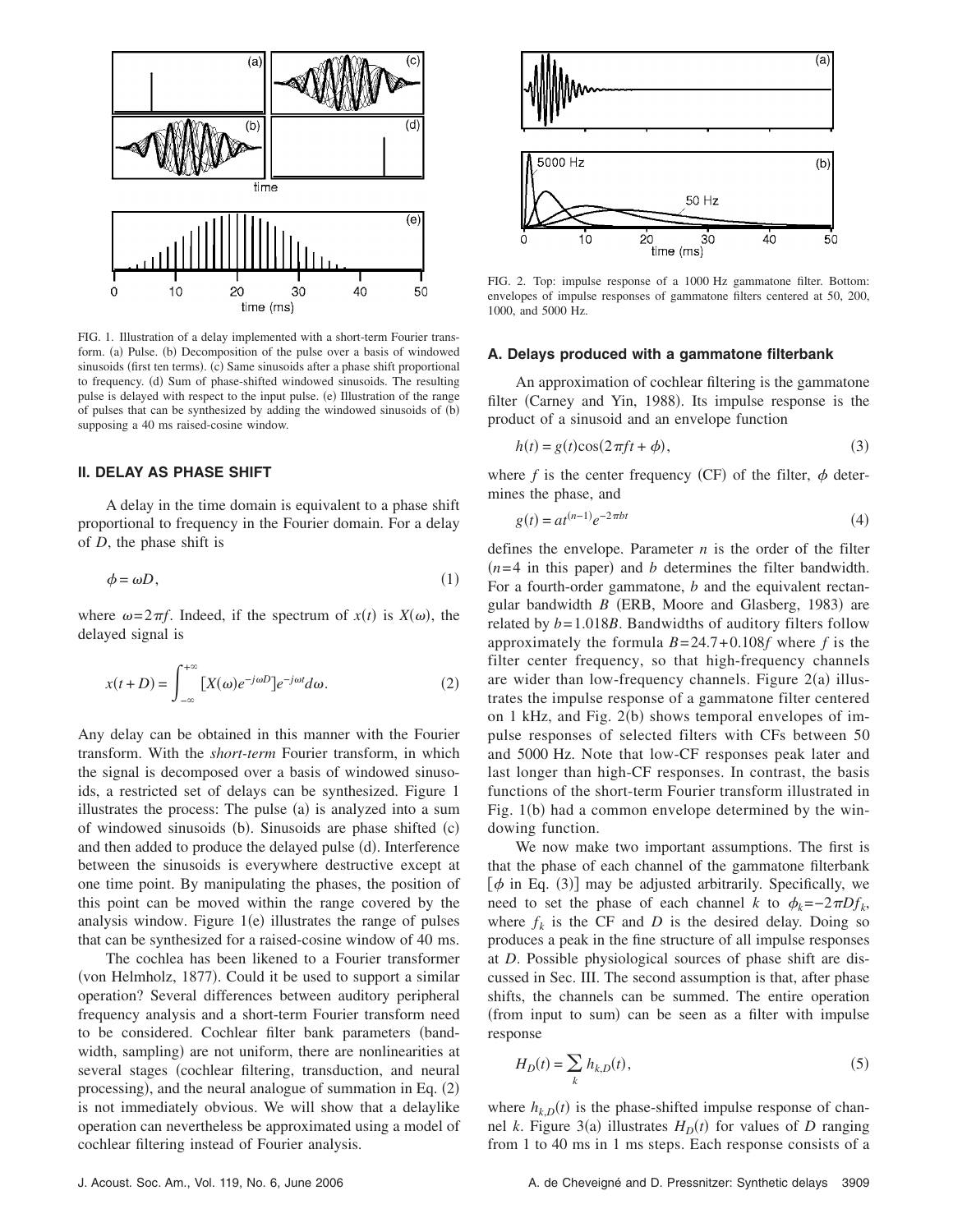

FIG. 3. (a) Impulse responses of gammatone-based synthetic delays of 1 to 40 ms in 1 ms steps. Bold: 10 ms. (b) Impulse responses for delays of 1, 2, 5, 10, 20, 30, and 40 ms, normalized for equal peak amplitude and offset vertically for clarity. Note the reduced amplitude and wider shape of impulse responses at longer delays. (c) Magnitude transfer functions of the same delays. Note the reduced amplitude and sharp low-pass characteristic of larger delays, and the more gradual high-pass characteristic of shorter delays.

pulse that appears to be delayed by *D*. Such delays will be termed *synthetic* to distinguish them from physical delays (e.g., neural transmission delays). Responses are indeed delayed, but two observations must be made. First, pulse amplitudes are smaller for larger *D*. Second, pulse shapes are not all the same, being wider for larger *D*. This is obvious in Fig. 3(b) where selected responses have been normalized for equal peak amplitude, and offset vertically for clarity. Figure 3(c) shows magnitude transfer functions of these selected synthetic delays. Longer delays have a relatively severe lowpass characteristic, and shorter delays a more gradual highpass characteristic. This can be understood by noting that synthetic delays are restricted to the extent of impulse responses of the filter bank [Fig.  $1(e)$ ]. Responses within highfrequency channels fade quickly [Fig. 2(b)] so long delays are devoid of high frequencies. Conversely, the late onset of low frequency channels causes short delays to lack low fre-



FIG. 4. (a) Cross product between wave forms delayed by *D*0 and *D1*, in response to a 100 Hz pulse train. (b) Same, normalized (see text), (c) Thick line: cross product plotted as a function of *D*=*D*1−*D*0, for *D*0= 10 ms [dotted line in (a)]. This approximates the ACF. Thin line: same, normalized [dotted line in (b)].

quencies. Details about simulations are given in the Appendix .

## **B. Using synthetic delays to produce autocorrelation**

Synthetic delays may be used to approximate an autocorrelation function (ACF). The running ACF of a wave form may be defined as the cross product between the delayed wave form  $x(t+D)$  and the undelayed  $x(t)$ 

$$
r_{t}(D) = (1/W) \sum_{j=t+1}^{t+W} x(j)x(j+D),
$$
\n(6)

where  $W$  is the size of the integration window (supposed square for simplicity) and the subscript  $t$  indicates the time at which the calculation is made. We wish to implement Eq.  $(6)$ using the synthetic delay mechanism to obtain the delayed and undelayed terms. A complication is that we cannot set *D*=0 because all gammatone impulse responses are initially zero, and we do not have access to the original acoustic wave form. What we can do instead is calculate the cross product between two wave forms synthetically delayed by  $D_0$  and  $D_1$ such that  $D_1 - D_0 = D$ 

$$
r_t(D_0, D_1) = (1/W) \sum_{j=t+1}^{t+W} x_{D_0}(j)x_{D_1}(j),
$$
\n(7)

where  $x_{D_0}(t)$  and  $x_{D_1}(t)$  are obtained by convolving  $x(t)$  with  $H_{D_0}(t)$  and  $H_{D_1}(t)$ , respectively. Figure 4(a) displays this cross product as a function of  $D_0$  and  $D_1$  for a stimulus consisting of a 100 Hz pulse train. Large values map to dark. The pattern consists of diagonal "stripes" with a spacing that reflects the stimulus period, 10 ms. An approximation of the ACF can be obtained by taking a section at any nonzero value of  $D_0$  [Fig. 4(c), thick line].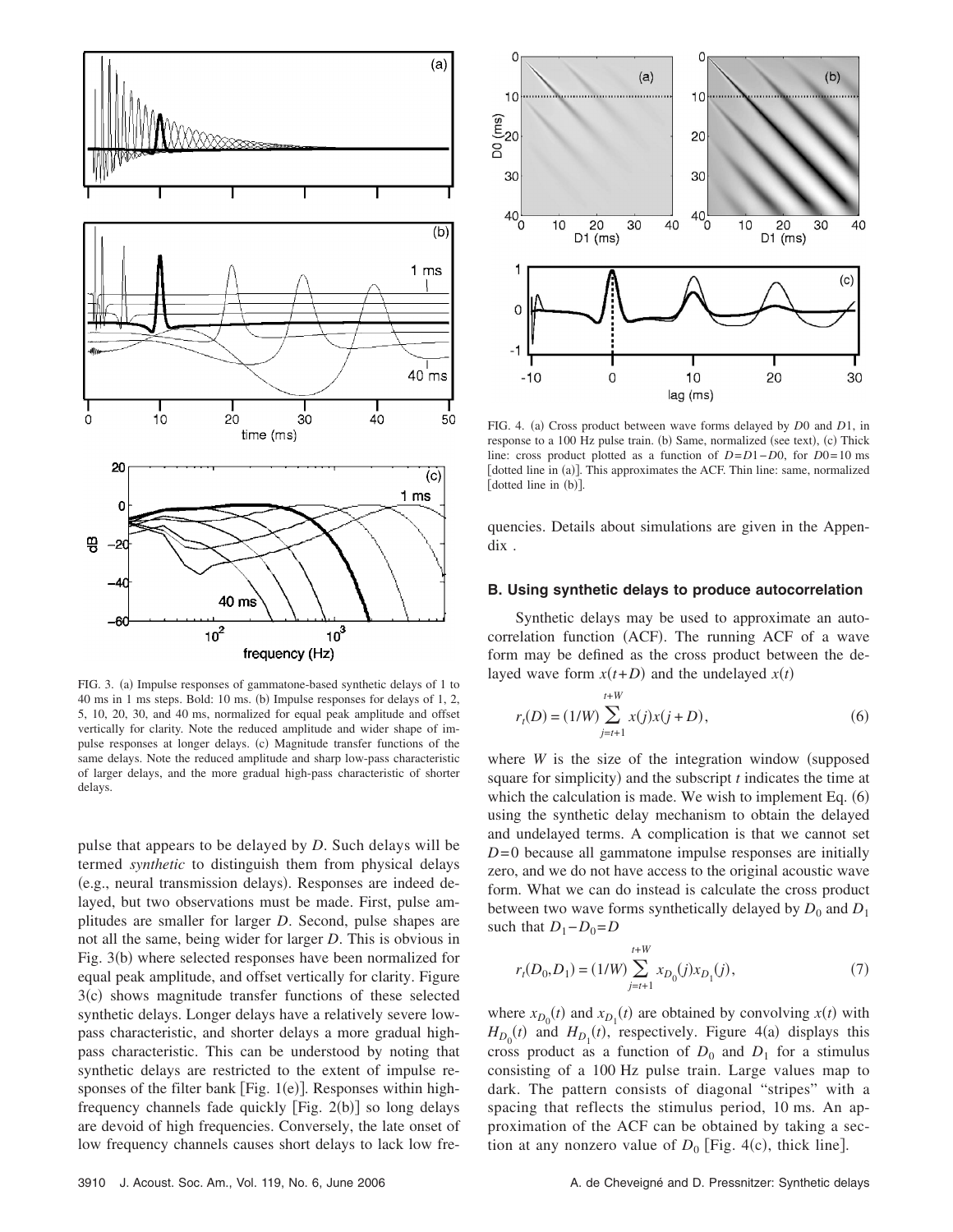

FIG. 5. Same as Figs.  $4(a)$  and  $4(b)$  for 100 Hz pulse trains high-pass filtered from 500 Hz (a) or 1000 Hz (b). The upper left-hand corner of each graph reflects stimulus periodicities (mainly the fundamental and component nearest cutoff).

The pattern fades for large values of  $D_0$  and  $D_1$  as a result of two factors: greater attenuation at longer delays [Fig.  $3(a)$ ] and delay-dependent spectral distortion [Fig.  $3(c)$ ] that reduces the similarity between  $x_{D_0}(t)$  and  $x_{D_1}(t)$ . Effects of the first factor may be countered by normalizing the cross product

$$
r'_{t}(D_0, D_1) = r_{t}(D_0, D_1)
$$
  
 
$$
\times \left[ \sum_{j=t+1}^{t+W} x_{D_0}(j)^2 \right]^{-1/2} \left[ \sum_{j=t+1}^{t+W} x_{D_1}(j)^2 \right]^{-1/2}.
$$
 (8)

The normalized cross product is shown in Fig.  $4(b)$  for the same wave form as in Fig. 4(a). Normalization requires a large dynamic range to be effective; if it were limited (as might be the case for a physiological implementation), the pattern would be intermediate between Figs.  $4(a)$  and  $4(b)$ .

The thin line of Fig.  $4(c)$  shows the approximation of the ACF obtained after amplitude normalization: The amplitude decrease is less fast than without normalization (thick line), but higher-order peaks are still somewhat broader than loworder peaks.

Figure 5 shows the normalized cross-correlation pattern in response to a 100 Hz complex tone high-pass filtered at 500 Hz (a) or 1000 Hz (b). Two things may be noted. First, periodicity-related structure is restricted to the upper left corner and does not extend beyond about 30 ms (a) or 15 ms (b). Second, the 10 ms fundamental pattern is overlayed by components near the cutoff:  $2 \text{ ms in (a) and } 1 \text{ ms in (b).}$ These effects can be understood from the low-pass characteristic of most delays [Fig.  $2(c)$ ]. This illustrates once again an important property of synthetic delays: the range of delays that they offer is *frequency dependent*.

To summarize, relatively large "synthetic" delays may be produced by cross-channel phase interaction at the output of a cochlear model. Their size is limited by the CFdependent duration of impulse responses: the longest delays are available only at low frequencies. The auditory system might use such delays to implement various processing mechanisms including autocorrelation. The rest of this paper discusses this idea in greater detail.



FIG. 6. Effects of non linear transduction. (a) Impulse responses for synthetic delays of 10, 20, and 30 ms in the case that filter outputs are processed by half-wave rectification. (b) Same, but half-wave rectification is followed by a high-pass "unsmoothing" filter.

#### **III. ISSUES**

This section examines several issues raised by the synthetic delay hypothesis. The purpose is to identify important issues but not necessarily resolve them.

## **A. Nonlinearities**

Linear processing was assumed up to this point, but several stages of auditory processing are nonlinear. Hair cell transduction is corresponds roughly to half-wave rectification. Figure 6(a) illustrates the effect of introducing halfwave rectification before summation. Impulse responses are now dominated by a prominent initial portion that is common to all delays. However, Fig. 6(b) shows the result of high-pass filtering the half-wave rectified wave form in each channel (by subtracting the same wave form smoothed by convolution with a triangular window with a span of twice the characteristic period). Differences with Fig. 3 are now minimal. Such high-pass filtering might be obtained by a combination of fast excitatory and smoothed inhibitory inputs to a neuron, or by particular membrane properties (Kalluri and Delgutte, 2001).

Another source of nonlinearity is cochlear mechanics. Frequency and phase characteristics are known to change with level (Robles and Ruggero, 2001). If this were to result in level-dependent synthetic delays, the delays would be less useful. However measurements suggest that level affects mainly the relative *amplitudes* of the early and later segments of a chirp-shaped impulse response, leaving the temporal structure (position of peaks and zero crossings) invariant Carney *et al.*, 1999; Robles and Ruggero, 2001; Shera, 2001). This in turn insures level invariance of synthetic delays. Shera (2001) commented that this property puts strong constraints on the mechanics and biophysical properties of the cochlea. We may note that it is a prerequisite to produce level-independent synthetic delays.

#### **B. Loss of synchrony**

The synthetic delay mechanism depends on precise temporal coding, which is known to degrade rapidly beyond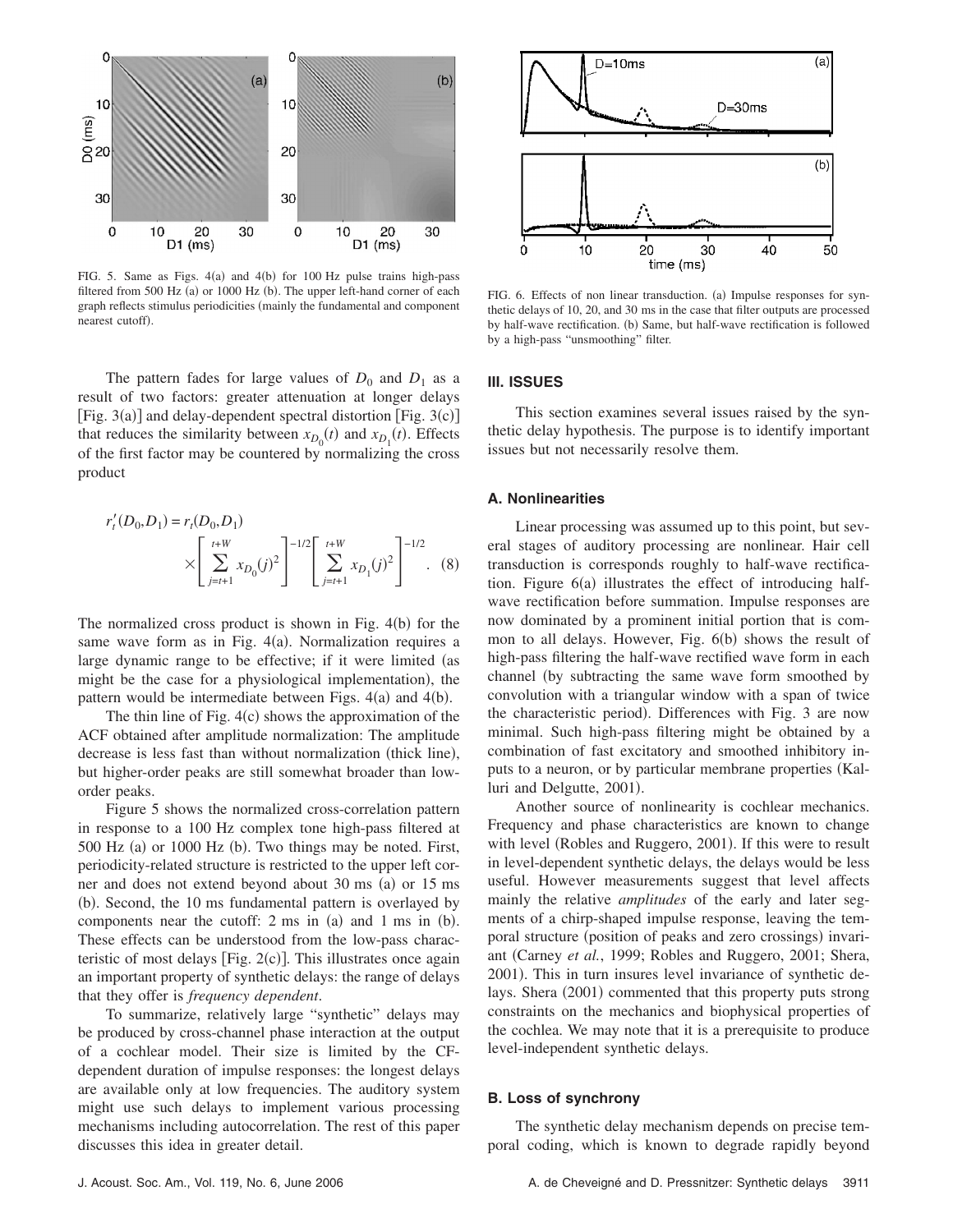$2.5-5$  kHz in cat (Johnson, 1980). In man the limit is unknown. Stimulus components above that limit cannot be delayed.

## **C. Phase shifts**

In our simulations, we implemented phase shifts by adjusting the phase term of the gammatone impulse response [Eq. (3)]. In the auditory system, a phase shift within  $[0,2\pi]$ could be approximated by a physical delay within  $[0, 1/f]$ .<sup>2</sup> This might seem to defeat the purpose of the model; the point is that these physical delays are shorter than the synthetic delays that they produce when combined across channels. The required range is further reduced by a factor of 2 if subtraction is allowed (e.g., inhibitory interaction). Phase shift may also be implemented as a weighted sum of two signals in quadrature phase, as suggested for binaural interaction by McAlpine et al. (2001). The appeal of this hypothesis is that the same set of signals would serve multiple purposes, and that weights may be easier to tune than physical delays. Also, only one physical delay  $(1/4f)$  is needed to produce the quadrature signal, rather than a range of delays. A third conceivable source of phase shifts is basilar membrane propagation (Shamma, 1985a; van der Heijden and Joris, 2005). Our model requires *independent* control of phase and CF whereas these factors presumably covary along the basilar membrane (BM), but the redundancy of overlapping channels might nevertheless allow BM phase shifts to be exploited.

#### **D. Cross-channel summation**

The neural equivalent of summation  $[Eq. (5)]$  would involve cross-frequency convergence of phase-locked inputs. This may occur at several stages within the auditory system, as reviewed further in Sec. V. The delayed pattern is supposed to be temporally accurate, and this narrows the options down to stages that have a synchronized *output* in addition to input. A possible way to relax this requirement is discussed below.

#### **E. Two possible implementations of the ACF**

A first implementation is schematized in Fig.  $7(a)$ . It approximates the ACF for lag  $D = D_1 - D_0$ . Each branch requires a cascade of two neurons, the first with additive properties and the second with coincidence-counting properties. These two steps might instead be combined within the dendritic field of a single neuron with appropriate properties. Agmon-Snir et al. (1998) give an example of complex dendrite-based computations. Calculating the ACF over a range of lags requires either an array of such phase-shift-andsum circuits, or else a single circuit but with a tuning mechanism.

A second possible implementation is schematized in Fig. 7(b). To understand how it works, note that the right hand side of Eq. (7) can be expanded and rearranged



FIG. 7. (a) Operations required to produce one delay of the autocorrelation function. (b) Functionally equivalent circuit. The first circuit requires two stages of accurate temporal processing (the product is applied to fastvarying sums). The second needs only one stage (the sum is applied to temporally smoothed products).

$$
r_t(D_0, D_1) = \sum_{k,k'} r_{k,k',t}(D_0, D_1),
$$
\n(9)

where

$$
r_{k,k',t}(D_0, D_1) = (1/W) \sum_{j=t+1}^{t+W} x_{k,D_0}(j) x_{k',D_1}(j)
$$
(10)

is the cross product between channel *k* phase shifted according to the formula for  $D_0$ , and channel k' phase shifted according to the formula for  $D_1$ . Equation (9) replaces the temporally smoothed product of fast-varying sums of Eq. (7) by a slow-varying sum of temporally smoothed products. The result is the same.

Several things make this second formulation attractive. First, a physiological implementation needs to maintain synchrony only up to the input of the initial (cross-product) stage, and not over two synapses as in Fig.  $7(a)$ . Second, cross coincidence between channels of different CF has been proposed repeatedly to account for a range of tasks including pitch and loudness perception (Schroeder, 1977; Carney, 1990; Shamma, 1985b; Shamma *et al.*, 1988; Deng and Geisler, 1987; Loeb *et al.*, 1983; Shamma and Klein, 2000; Heinz, 2001b; Carney et al., 2002). This second formulation fits with the notion that the auditory system uses multipurpose processing, rather than specialized modules for each task such as pitch perception, and it adds to the range of possible incarnations of a useful functional model such as autocorrelation.

# **F. Cancellation**

Delays are also required by hypothetical cancellation mechanisms involved in binaural or periodicity-based processing and sound segregation (e.g., Durlach, 1963, de Cheveigné, 1993). It has been argued (de Cheveigné, 2001) that cancellation and correlation-based statistics can be derived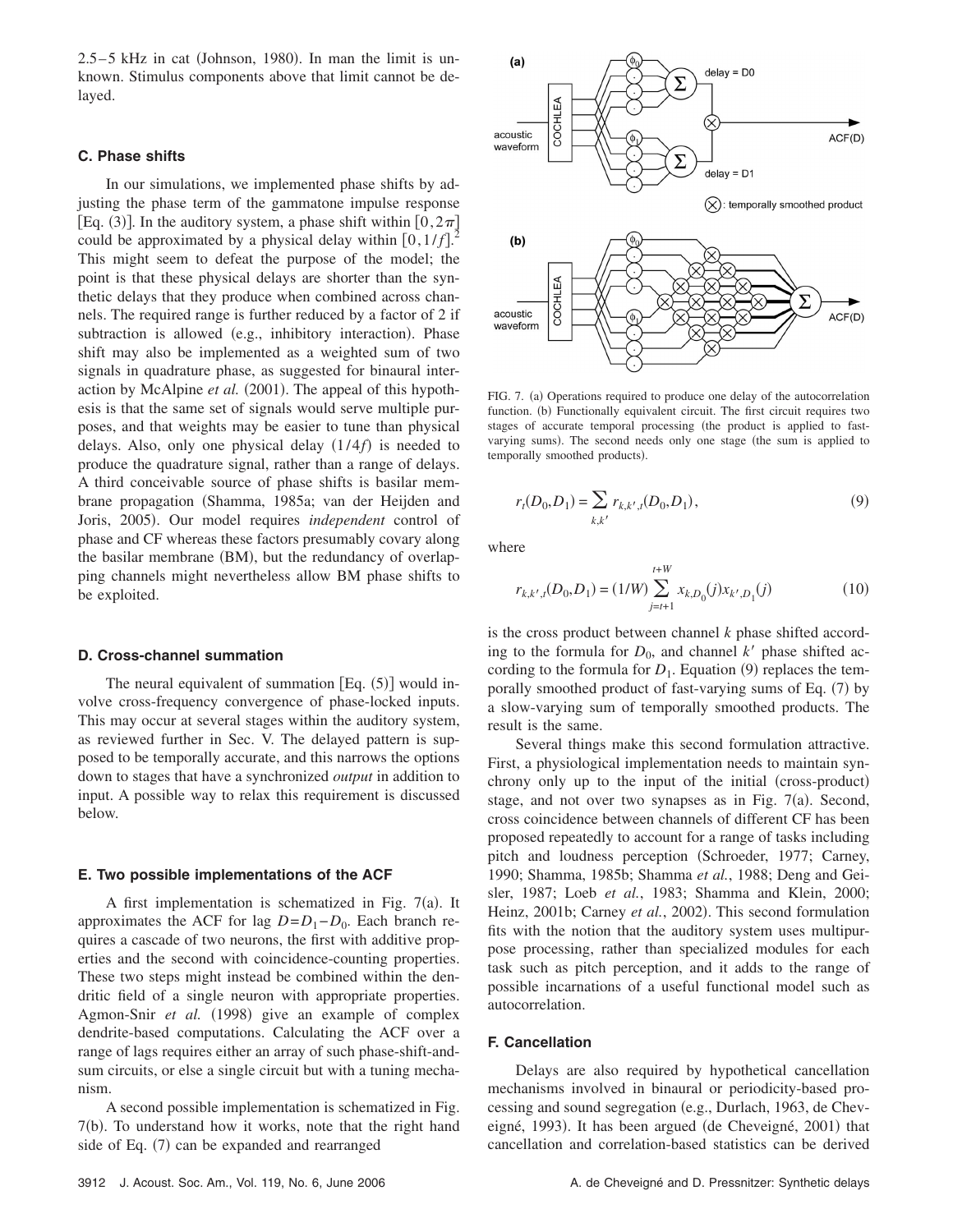one from the other. On the basis of that argument we may assume that the same mechanism that produces the ACF can also produce a cancellation-based statistic, and that both statistics could be based in part on inhibitory as well as excitatory interaction. In other words, synthetic delays can fulfill the needs of cancellation models.

# **G. Parameters**

Each synthetic delay involves *K* phase parameters  $\phi_k$ , where *K* is the number of cochlear channels. All these parameters are functions of a single parameter via Eq. (1), but one may wonder how the auditory system applies that equation, or at least discovers which parameter sets correspond to delays. One possibility is that learning is involved in the tradition of learning-based models Licklider, 1959; Terhardt, 1974; Shamma and Klein, 2000; see de Cheveigné, 2005 for a review). This issue is too complex to be further addressed within the scope of this paper.

To summarize, the synthetic delay model raises several issues that need to addressed before the model is deemed plausible. The next section examines how a model based on synthetic delays might account for pitch perception.

# **IV. SYNTHETIC DELAYS FOR PITCH PERCEPTION**

In his model of pitch, Licklider (1951) proposed that spike trains from the cochlea were processed by a neural network consisting of a series of synaptic delays and coincidence neurons. Later models, such as Meddis and Hewitt (1991a,b), are less specific but assume nevertheless that delays are produced within the auditory system (by synaptic transmission, axonal conduction, or rebound from inhibition) with durations sufficient to calculate an ACF over the range necessary to for pitch perception. ACFs calculated within each CF channel are then summed to produce a *summary* autocorrelation function (SACF) from which the period is derived (Meddis and Hewitt, 1991a, b). Two major objections have been made to the AC model. The first is the lack of evidence for neural delays, at least at stages where phase locking is present. The second is that it works *too* well: It can handle any periodic wave form, and thus predicts that any periodic sound should evoke pitch. This argues against it, as pitch has limited regions of existence or salience. The synthetic delay model may help to address the second objection as well as the first.

Synthetic delays have two major limitations: (1) they cannot be applied to components for which there is no phase locking, and (2) they cannot exceed the impulse response duration of cochlear filters activated by the signal to be delayed. The first limit fits with the observation that periodicity pitch exists only for stimuli with components that allow phase locking (Moore, 2003, p. 215).<sup>3</sup> The second limit implies that period measurements are restricted to periods shorter than the impulse response of filters that respond to components of the tone. Such is the case if components are more widely spaced than filter bandwidths, that is, if they are *resolved*. Synthetic delays thus give the autocorrelation model a property that is usually associated with patternmatching models. Data that show that resolvability is impor-

tant for pitch (or other tasks) can potentially be explained by the use of synthetic delays.

Figure  $8(a)$ , dotted line, shows the latency of the gammatone envelope peak as a function of CF, in units of characteristic period (CP, inverse of CF). Latencies of the skirts at −20 dB are plotted as thick lines, and at −40 and −60 dB as thinner lines. If the dynamic range of processing were 20 dB, the useful duration would be the interval between thick lines, replotted as a thick line in Fig. 8(b). Superimposed upon that plot are data from several studies that measured pitch discrimination. Symbols indicate the rank and frequency of the lowest component of stimuli used in those studies. Large triangles are the resolved (full) and unresolved (open) conditions of Carlyon and Shackleton (1994). Small symbols are for other studies that measured pitch discrimination thresholds (Houtsma and Smurzynski, 1990; Krumbholz, Patterson, and Pressnitzer, 2000; Kaernbach and Bering, 2001; Bernstein and Oxenham, 2003). For each study, full symbols represent conditions for which pitch thresholds were low (below the geometric mean over conditions) and open symbols conditions for which they were high.

The 20 dB line separates the two populations quite neatly: good performance below, and poor above. This line is a contour of constant resolvability, and the data thus illustrate the well-known observation that pitch discrimination is better for stimuli with at least some resolved components. The line also marks the maximum delay that can be synthesized by the model, and the data thus equally support the hypothesis that synthetic delays are required for accurate pitch. This conclusion is based on the 20 dB value chosen for the dynamic range, and also on the gammatone model chosen to parametrize auditory filters.

Note that maximum delay *covaries* with resolvability but does not depend upon it. Bernstein and Oxenham (2003) found that discrimination thresholds were not improved when odd partials were sent to one ear and even partials to the other. That manipulation increases interpartial spacing at each ear, and should improve discrimination if resolvability were the determining factor. Their data fit the hypothesis, put forward by Moore (2003) and recently explored by Bernstein and Oxenham (2005), that internal delays are limited to some *ad hoc* value that depends on the spectral range occupied by the stimulus. For the synthetic delay model this limit is an emergent property. The model is consistent with other aspects of pitch that are hard to explain on the basis of autocorrelation. Bernstein and Oxenham (2005) found that the transition from good to poor pitch discrimination occurs at a lower harmonic rank at high stimulus levels, for which cochlear filters are wider and impulse responses presumably shorter. Supposing that pure tone discrimination involves higher order peaks of the ACF (de Cheveigné, 1989; Slaney, 1990), the same explanation might account for elevated pure tone thresholds at high levels (Bernstein and Oxenham, 2005). Synthetic delays require intact cochlear filters. Absence of filters in cochlear implantees might explain their lack of accurate pitch perception, despite the precise temporal patterns of nerve discharge produced by electrical stimulation.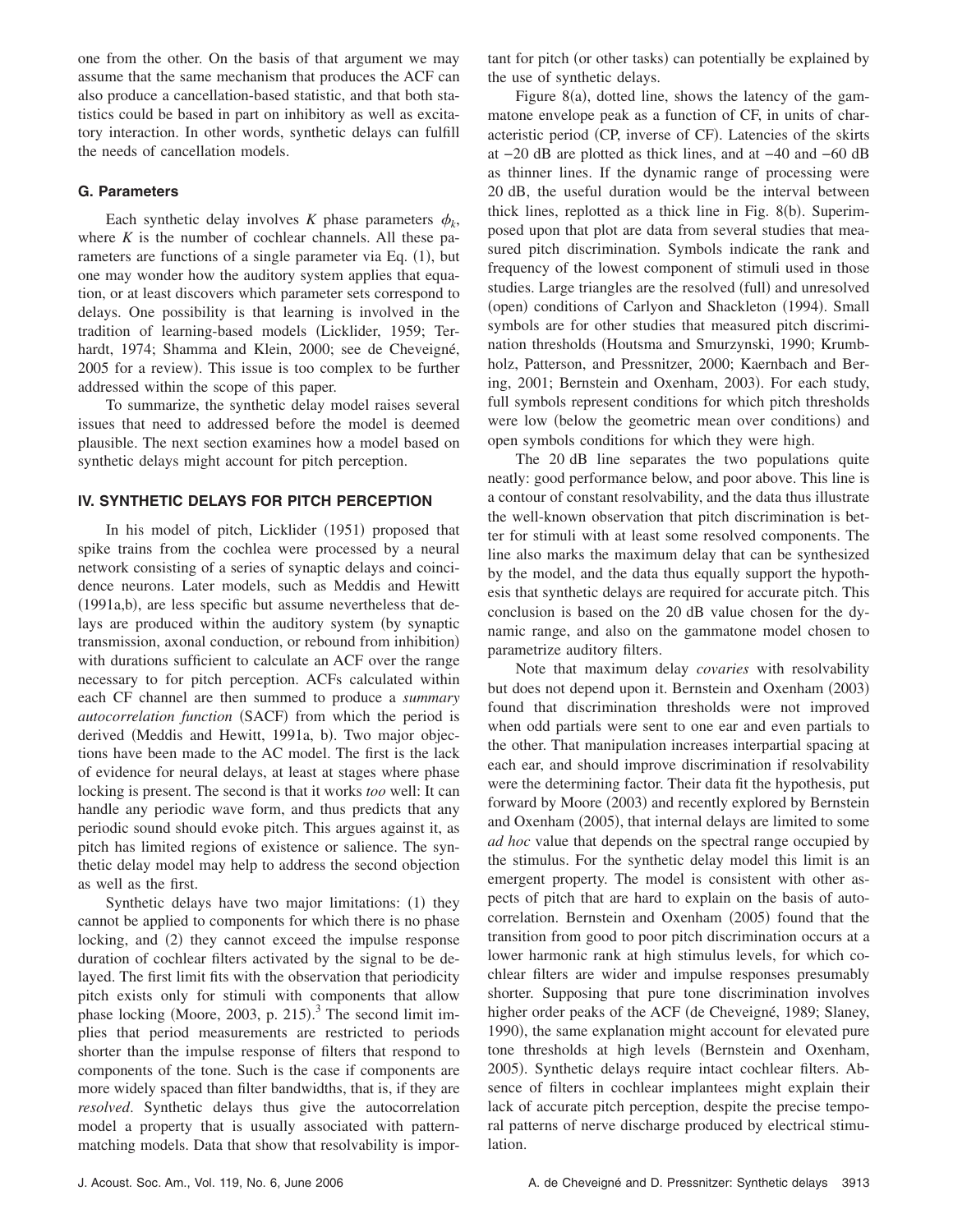

FIG. 8. (a) Latencies of the peak (dotted line) and onset and offset (full lines) of gammatone filter impulse responses in units of characteristic period (1/CF). The useful duration is the interval between onset and offset. (b) Thick line: useful duration of the gammatone impulse response given a dynamic range of 20 dB. Thin lines: same for 40 and 60 dB. Symbols represent the rank of the lowest component of stimuli used in pitch discrimination experiments (Houtsma and Smurzynski, 1990; Carlyon and Shackleton, 1994; Krumbholz, Patterson, and Pressnitzer, 2000; Kaernbach and Bering, 2001; Bernstein and Oxenham, 2003). For each study, open (respectively, full) symbols represent conditions for which threshold was above (respectively, below) the geometric mean over conditions. The transition from good to poor discrimination in most of these studies was typically abrupt and large (up to an order of magnitude). (c) Lines are as in (b). Crosses represent the rank of the lowest component of stimuli for which musical tasks were performed at better than chance level Houtsma and Smurzynski, 1990; Kaernbach and Bering, 2001). The triangles are the lower limit of melodic pitch as determined by Pressnitzer et al. (2001b).

A difficulty, shared with pattern matching models, is that stimuli with unresolved components may still evoke a pitch, albeit with weak salience and poor accuracy. Indeed, the studies shown in Fig.  $8(c)$  report threshold measurements for ranks of up to 400. The pitch of such stimuli is weak but may still be musical. Houtsma and Smurzynski (1990) and Kaernbach and Bering (2001) found better-than-chance interval recognition for stimuli with ranks of up to 19 and 28, respectively. Pressnitzer et al. (2001a) likewise found a lower limit of melodic pitch that was well outside the limits of resolvability [Fig. 8(c)].

It is worth noting, however, that the limit plotted in Fig. 8 is conditional on the gamma-tone model chosen to represent cochlear filters and on its parameters. From human otoacoustic emission and behavioral data on nonsimultaneous masking, Shera et al. (2002) and Oxenham and Shera (2003) argued that filters might be twice as narrow as found by Moore and Glasberg (1983), and thus their impulse responses twice as long. If that conclusion can be extended to the context of complex tones, the limit of Fig. 8 might shift to higher ranks. Measurements of basilar membrane motion or auditory nerve responses reveal complex, multiplespindle-shaped click or revcor responses (Recio *et al.*, 1998; Recio and Rhode, 2000; Lin and Guinan, 2000, 2004) that do not conform to the gammatone model. In at least one case the response extended in time as far as the 90th cycle (Recio et al., 1998, Fig. 4). Thus, it is possible that the synthetic mechanism could operate beyond the limit shown in Fig. 8.

However, this explanation cannot account for pitch perception with electrical stimulation (Pilj and Scharz, 1995). For that, one would need to postulate some other source of delay, for example, rebound from inhibition, or axonal conduction. This "dual-delay" hypothesis, which could also account for the pitch of unresolved stimuli, resembles the "dual pitch mechanism" hypothesis (Houtsma and Smurzynski, 1990; Carlyon and Shackleton, 1994). It differs in that the hypothetical pitch mechanism that follows the delays could be unitary, avoiding the need for a "translation" mechanism to convert outputs of different mechanisms to a common ground. Evidence for "translation noise" was found by Carlyon and Shackleton (1994), but their interpretation has recently been challenged Micheyl and Oxenham, 2004; Gockel et al., 2004; Oxenham et al., 2005).

To summarize, the synthetic delay mechanism can be used to implement a delay-based pitch model such as autocorrelation. The availability of period-size synthetic delays coincides with component resolvability. Data that show the importance of resolvability for pitch are consistent with the hypothesis that synthetic delays are involved. However pitch is evoked also by stimuli that are not resolvable, and in subjects that lack peripheral filters. Another source of delay is needed to handle cases for which the synthetic delay mechanism is unavailable.

# **V. PHYSIOLOGICAL EVIDENCE**

A way to evaluate the synthetic delay hypothesis is to find anatomical or physiological evidence for or against the ingredients that it assumes, or the activity that it would im-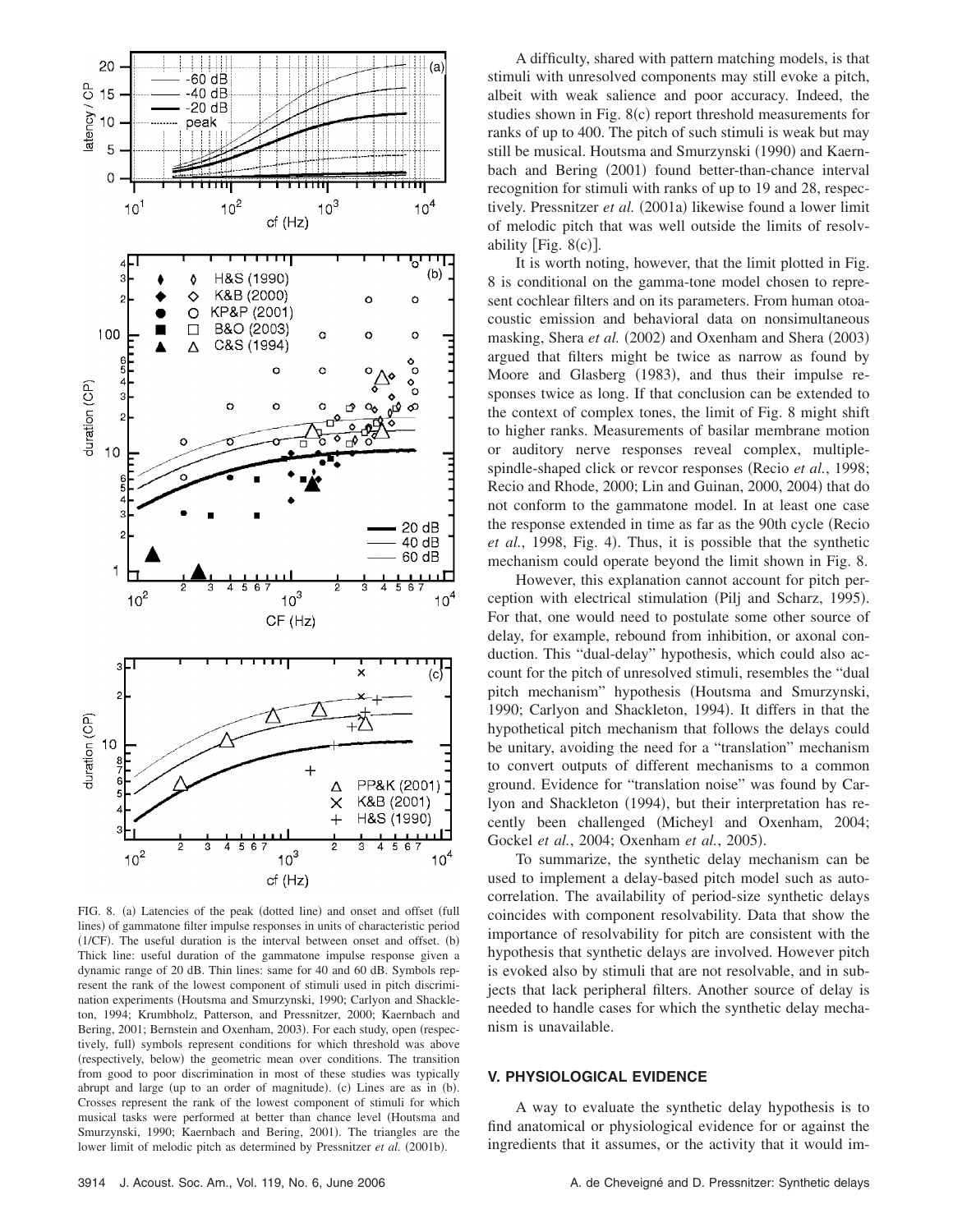

FIG. 9. Sum across auditory fibers of modeled firing probabilities in response to a click, with (full) and without (dashed) phase alignment. Plots are shifted vertically for clarity.

ply. These vary according to whether we assume the standard implementation of Fig.  $7(a)$ , or the alternative implementation of Fig.  $7(b)$ .

The implementation of Fig.  $7(a)$  leads us to expect to observe phase-locked, delayed responses somewhere within the auditory system. Lack of evidence for them is as damning as for other hypothetical sources of delay such as axonal conduction, although it is possible that they exist but in a form that is hard to observe (for example, within thin axones or dendrites). In contrast, the implementation of Fig.  $7(b)$ does not imply observable delays. In that implementation, the ACF is "assembled" from between-channel crosscorrelation terms. Both implementations lead us to expect responses tuned to periodicity pitch. The lack of periodselective responses is a problem for any model of pitch, including pattern matching (but see Bendor and Wang, 2005).

Both implementations require cross-frequency convergence of phase-locked inputs. This is known to occur in the cochlear nucleus, for example, in octopus (onset-I) and D-stellate (chopper-C) cells (Jiang et al., 1996; Oertel et al., 2000). It could also, occur at higher stages that receive accurate temporal patterns relayed by primarylike cells, such as the superior olivary complex, nuclei of the lateral lemniscus, or inferior colliculus. Both implementations assume linear summation, of fast patterns in Fig.  $7(a)$  or slow in Fig.  $7(b)$ . Accurate linear summation has been observed in cultured pyramidal cells (Cash and Yuste, 1998). The implementation of Fig. 7(b) assumes cross coincidence between channels with different CF, an assumption made by many models (e.g., Carney, 1990).

Both implementations assume that the *phase* of each cochlear channel can be manipulated. Onset-I and chopper-C cells of the cochlear nucleus receive input from AN fibers over a wide range of CFs Jiang *et al.*, 1996; Oertel *et al.*, 2000). They respond to clicks with little temporal jitter, despite the fact that activity within fibers that feed them is presumably staggered in time due to phase dispersion along the basilar membrane. Response to a complex in random phase is less good than sine or cosine phase, implying that cross-frequency phase alignment is critical (Palmer and Winter, 1996; Evans and Zhao, 1997; Shofner, 1999; Winter and Palmer, 1995). Figure 9 (dashed line) shows an estimate of nerve firing probability pooled across the entire AN, as might drive one of these onset cells (based on a gammatone model of peripheral filtering). With no phase alignment the pattern

is relatively wide, but aligning the phases makes it temporally much sharper (full line). Octopus cells require multiple excitatory postsynaptic potentials (EPSPs) to occur within a very short window (about 1 ms) to fire (Oertel et al., 2000), a condition obviously easier to meet if inputs are phase aligned. In the onset cell model of Kalluri and Delgutte (2001), realistic entrainment required that inputs span less than 1.5 kHz, an unrealistically small range (Jiang et al., 1996). That constraint could have been relaxed if phases were aligned. Observation of a *range* of phases for a given CF would favor the model. Indeed, McAlpine et al. (2001) report responses in quadrature phase from which other phase relations may be synthesized.

Winter and Palmer (1995) reported first spike latencies for onset cells between 0.5 and 5 ms, but these were level dependent. Behrend et al. (2002) found cells in the gerbil superior paraolivary nucleus (SPN) with temporally accurate onset responses (jitter smaller than 100  $\mu$ s for a subset of cells) and a range of latencies (0.9 to 11.2 ms). Some were phase locked to amplitude modulation up to 1 kHz, and most had CFs below 6 kHz and relatively broad tuning. SPN receives inhibitory input from medial nucleus of trapezoid body (MNTB) and excitatory input from multipolar and octopus cells in CN, that both integrate inputs over a range of CFs, and the dendritic fields of its neurons span a wide range (Dehmel et al., 2002). However such evidence for systematic delays, as might be produced by the implementation of Fig. 7(a) (or other forms of neural delay) remains fragmentary. To summarize, ingredients required by the synthetic delay model are available even if explicit evidence for the model is lacking.

# **VI. DELAY, PHASE AND COCHLEAR FILTERING**

The concept of the ear as a Fourier transformer dates to von Helmholtz (1877), who noted that we are deaf to the relative phases of low-order partials. It was subsequently taken for granted that phase information is discarded, but Huggins and Licklider (1951; Huggins, 1952) pointed out that frequency analysis can be enhanced by phase interaction between channels of a filterbank. Similar ideas are embodied in the lateral inhibitory network (LIN) of Shamma (1985b) which involves subtraction between adjacent channels to sharpen selectivity, or the model of Deng and Geisler (1987) involving multiplicative interaction. Carney (1990) searched for evidence of such interaction in the cochlear nucleus, and Heinz et al. (2001a, b) and Carney et al. (2002) suggested that it can explain loudness perception and tone detection in noise. In another twist on pitch perception, Shamma and Klein (2000) used cross coincidence to produce harmonic templates as required by pattern-matching models. Together, these phase-sensitive mechanisms form a richer set than those based only on magnitude spectral patterns. In the models of Jeffress (1948) and Licklider (1951), coincidence detectors are preceded by neural delays, that are also required by equalization-cancellation (Durlach, 1963), harmonic cancellation (de Cheveigné, 1993) or strobed temporal integration (Patterson et al., 1992). Delays were initially assumed to be neural, but basilar membrane propagation delay has also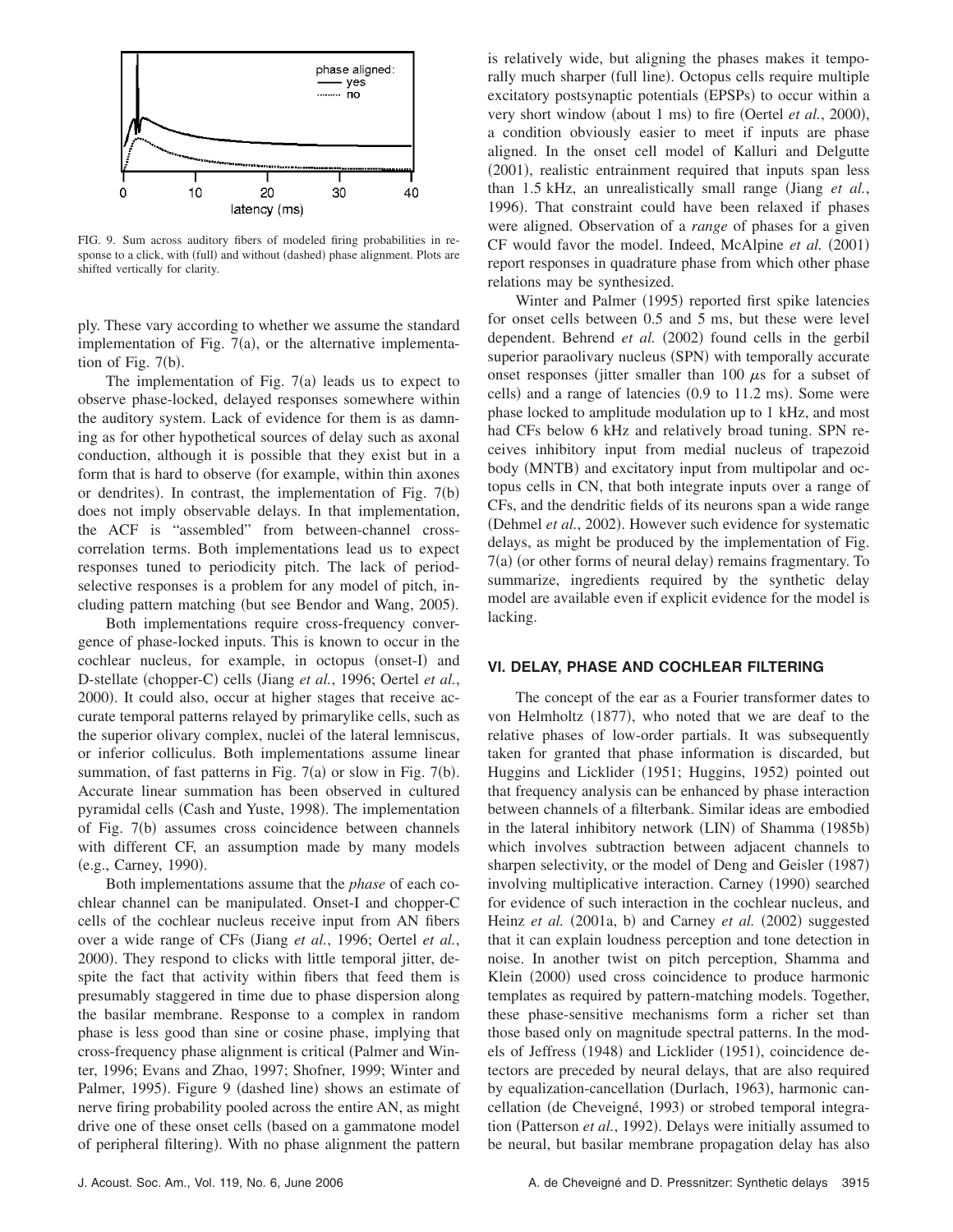been proposed for binaural (Schroeder, 1977; Shamma et al., 1988, 1989; Shamma, 2001; Joris et al., 2005) and monaural processing (Hurst, 1895; Loeb, 1983). For the narrow-band signal that exists within a cochlear channel, delay is equivalent to *phase shift* and can be implemented as a weighted sum of two terms in quadrature phase. McAlpine *et al.* (2001) argued that such a mechanism might underly localization in the guinea pig, in place of Jeffress's delay-based mechanism. The synthetic delay model draws upon all these earlier ideas and models.

Our model involves peripheral filtering and phase manipulation. It could conceivably be reformulated in terms of pattern matching on a complex spectral representation (involving fine structure) as in Shamma and Klein (2000). Our formulation in terms of delay would nevertheless remain useful, at least for pedagogical reasons. It is not equivalent to a pattern-matching model based on a magnitude spectrum (e.g., a rate-based tonotopic pattern).

# **VII. CONCLUSION**

- 1. Cross-channel phase interaction between cochlear channels can produce "synthetic" delays of up to about 30 ms, as a result of interference between phaseshifted impulse responses of cochlear filters. Synthetic delays offer an alternative to neural delays in models of auditory processing.
- 2. Synthetic delays are limited by the finite duration of cochlear filter impulse responses, that tend to vary inversely with bandwidth: filters are wider at high CFs, so maximum delay is shorter in high-CF than in low-CF channels. The *ratio* of maximum delay to characteristic period (1/CF) is however greater in high-CF than in low-CF channels.
- 3. Synthetic delays are contingent on phase locking, and ineffective for stimuli with components beyond about  $2.5 - 5$  kHz (if this happens to be the limit for humans).
- 4. Synthetic delays may be used in models of pitch based on autocorrelation, or models of segregation based on cancellation. Limits on delay duration and synchrony impose performance limits for these models. Limits for pitch are roughly consistent with those observed behaviorally, in particular (a) a lower limit of pitch of about 30 Hz for wide-band stimuli, (b) the increase of this limit when stimuli are high-pass filtered, (c) poor pitch discrimination for stimuli containing only harmonics with ranks  $>10$ , and more generally (d) the apparent dependency of accurate pitch on *resolvability* of stimulus components. The model is also consistent with the absence of accurate pitch perception for electrical stimulation.
- 5. The model can be formulated so as to use an initial stage of processing based on between-channel cross correlation that might be shared with other recent models of auditory processing that postulate such interaction.
- 6. In order to explain the weak pitch of stimuli with "unresolved" harmonics, it may be necessary to postulate

an additional, presumably less accurate, source of delay such as produced by axonal conduction or rebound from inhibition.

# **ACKNOWLEDGMENTS**

The authors wish to thank Maria Chait, Christian Kaernbach, Shihab Shamma, Mounya Elhilali, Andrew Oxenham, and Armin Kohlrausch for insightful comments on this manuscript. Katharine Earp provided last minute inspiration.

# **APPENDIX. SIMULATION DETAILS**

Simulations of synthetic delays were performed with a filterbank comprising 2000 channels uniformly spaced on an ERB-rate scale from 25 to 10 000 Hz. Gammatone filters were implemented in the time domain using the "Auditory Toolbox" of Slaney (1993), or in the frequency domain based on the formula

$$
Gf = (n-1)!(1/2)([\cos(\phi) - i \sin(\phi)]\{b/2\pi[i(f+f_c) + b]\}^n + [\cos(\phi) + i \sin(\phi)]\{b/(2\pi[i(f-f_c) + b])\}^n)
$$
\n(A1)

Roll off of synchrony at high frequencies was simulated by applying to the stimulus wave form a low-pass filter consisting of seven cascaded first-order low-pass filters with cutoffs at 4800 Hz. This filter produces a −3 dB cutoff at 2500 Hz followed by a 100 dB/decade rolloff that simulates loss of AN synchrony (Heinz et al., 2001a).

- <sup>1</sup>Other shortcomings of autocorrelation models have been put forward (Kaernbach and Demany, 1998; Pressnitzer et al., 2001b, 2004) but they do not relate to the issue of delays, so they will not be discussed in this paper.  $2$ Delay shifts both the envelope and the fine structure, whereas phase shift affects only the latter. Simulations (not shown) show that the synthetic delay mechanism is nevertheless effective when phase shifts are produced in this way.
- <sup>3</sup>Missing-fundamental stimuli have a low pitch up to about 1400 Hz, at which point the third harmonic, 4200 Hz, falls close to the phase locking limit.
- Agmon-Snir, H., Carr, C., and Rinzel, J. (1998). "The role of dendrites in coincidence detection," Nature (London) 393, 268-272.
- Behrend, O., Brand, A., Kapfer, C., and Grothe, B. (2002). "Auditory response properties in the superior paraolivary nucleus of the gerbil," J. Neurophysiol. **87**, 2915–2928.
- Bendor, D., and Wang, X. (2005). "The neuronal representation of pitch in the auditory cortex," Nature (London) 436, 1161-1165.
- Bernstein, J. G. W., and Oxenham, A. J. (2003). "Pitch discrimination of diotic and dichotic tone complexes: Harmonic resolvability of harmonic number?," J. Acoust. Soc. Am. **113**, 3323–3334.
- Bernstein, J. G. W., and Oxenham, A. (2005). "An autocorrelation model with place dependence to account for the effect of harmonic number on fundamental frequency discrimination," J. Acoust. Soc. Am. **117**, 3816– 3831.
- Blodgett, H. C., Wilbanks, W. A., and Jeffress, L. A. (1956). "Effect of large interaural time differences upon the judgment of sidedness," J. Acoust. Soc. Am. **28**, 639–643.
- Cariani, P. A., and Delgutte, B. (1996a). "Neural correlates of the pitch of complex tones. I. Pitch and pitch salience," J. Neurophysiol. **76**, 1698– 1716.
- Cariani, P. A., and Delgutte, B. (1996b). "Neural correlates of the pitch of complex tones, II. Pitch shift, pitch ambiguity, phase-invariance, pitch circularity, rate-pitch and the dominance region for pitch," J. Neurophysiol. **76**, 1717–1734.
- Carlyon, R. P. (1998). "Comments on "A unitary model of pitch perception"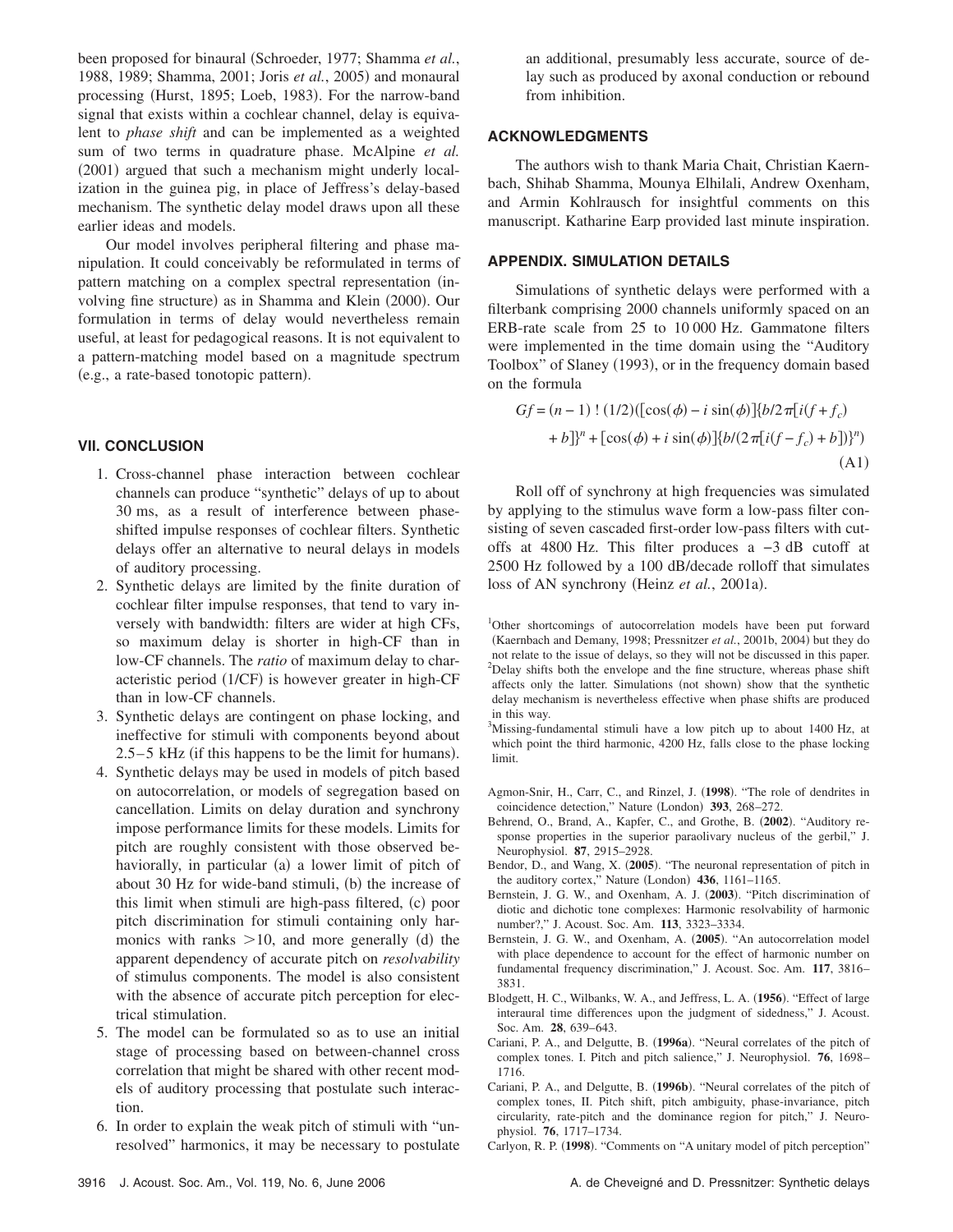[J. Acoust. Soc. Am. 102, 1811-1820 (1997)]," 1998). "Comments on "A unitary model of pitch perception" J. Acoust. Soc. Am. **104**, 1118–1121.

- Carlyon, R. P., and Shackleton, T. M. (1994). "Comparing the fundamental frequencies of resolved and unresolved harmonics: evidence for two pitch mechanisms?," J. Acoust. Soc. Am. **95**, 3541–3554.
- Carney, L. (1990). "Sensitivities of cells in anteroventral cochlear nucleus of cat to spatiotemporal discharge patterns across primary afferents," J. Neurophysiol. **64**, 437–456.
- Carney, L. H., Heinz, M. G., Evilsizer, M. E., Gilkey, R. H., and Colburn, H. S. (2002). "Auditory phase opponency: A temporal model for masked detection at low frequencies," Acta. Acust. Acust. **88**, 334–347.
- Carney, L., McDuffy, M. J., and Shekhter, I. (1999). "Frequency glides in the impulse responses of auditory-nerve fibers," J. Acoust. Soc. Am. **105**, 2384–2391.
- Carney, H., and Yin, T. C. T. (1988). "Temporal coding of resonances by low-frequency auditory nerve fibers: Single fiber responses and a population model," J. Neurophysiol. **60**, 1653–1677.
- Cash, S., and Yuste, R. (1998). "Input summation by cultured pyramidal neuron is linear and position independent," J. Neurosci. **18**, 10–15.
- de Boer, E. (1956). "On the "residue" in hearing," University of Amsterdam, unpublished doctoral dissertation.
- de Cheveigné, A. (1989). "Pitch and the narrowed autocoincidence histogram," Proc. ICMPC, Kyoto, pp. 67-70 (The Japanese Society of Music Perception and Cognition).
- de Cheveigné, A. (1993). "Separation of concurrent harmonic sounds: Fundamental frequency estimation and a time-domain cancellation model of auditory processing," J. Acoust. Soc. Am. **93**, 3271–3290.
- de Cheveigné, A. (1997). "Concurrent vowel identification III: A neural model of harmonic interference cancellation," J. Acoust. Soc. Am. **101**, 2857–2865.
- de Cheveigné, A. (1998). "Cancellation model of pitch perception," J. Acoust. Soc. Am. **103**, 1261–1271.
- de Cheveigné, A. (1999). "Pitch shifts of mistuned partials: A time-domain model," J. Acoust. Soc. Am. **106**, 887–897.
- de Cheveigné, A. (2000). "A model of the perceptual asymmetry between peaks and troughs of frequency modulation," J. Acoust. Soc. Am. **107**, 2645–2656.
- de Cheveigné, A. (2001). "Correlation Network model of auditory processing," *Proc. Workshop on Consistent & Reliable Acoustic Cues for Sound* Analysis (Aalborg, Danmark).
- de Cheveigné, A. (2005). "Pitch perception models," in *Pitch*, edited by C. Plack and A. Oxenham Springe-Verlag, New York, pp. 169–233.
- Dehmel, S., Kopp-Scheinpflug, C., Dörrscheidt, G. J., and Rübsamen, R. (2002). "Electrophysiological characterization of the superior paraolivary nucleus in the mongolian gerbil," Hear. Res. **172**, 18–36.
- Deng, L., and Geisler, C. D. (1987). "A composite auditory model for processing speech sounds," J. Acoust. Soc. Am. **81**, 2001–2012.
- Durlach, N. I. (1963). "Equalization and cancellation theory of binaural masking-level differences," J. Acoust. Soc. Am. **35**, 1206–1218.
- Evans, E. F., and Zhao, W. (1997). "Periodicity coding of the fundamental frequency of harmonic complexes: Physiological and pharmacological study of onset units in the ventral cochlear nucleus," in *Psychophysical and Physiological Advances in Hearing*, edited by A. Palmer, A. Rees, A. Q. Summerfield, and R. Meddis (London, Whurr), pp. 186-194.
- Gockel, H., Carlyon, R. P., and Plack, C. J. (2004). "Across-frequency interference in fundamental frequency discrimination: Questioning evidence for two pitch mechanisms," J. Acoust. Soc. Am. **116**, 1092–1104.
- Goldstein, J. L. (1973). "An optimum processor theory for the central formation of the pitch of complex tones," J. Acoust. Soc. Am. **54**, 1496– 1516.
- Heinz, M. G., Colburn, H. S., and Carney, L. H. (2001a). "Evaluating auditory performance limits: I. One-parameter discrimination using a computational model for the auditory nerve," Neural Comput. **13**, 2273–2316.
- Heinz, M. G., Colburn, H. S., and Carney, L. H. (2001b). "Rate and timing cues associated with the cochlear amplifier: Level discrimination based on monaural cross-frequency coincidence detection," J. Acoust. Soc. Am. **110**, 2065–2084.
- Houtsma, A. J. M., and Smurzynski, J. (1990). "Pitch identification and discrimination for complex tones with many harmonics," J. Acoust. Soc. Am. **87**, 304–310.
- Huggins, W. H. (1952). "A phase principle for complex-frequency analysis and its implications in auditory theory," J. Acoust. Soc. Am. **4**, 582–589.
- Huggins, W. H., and Licklider, J. C. R. (1951). "Place mechanisms of auditory frequency analysis," J. Acoust. Soc. Am. **23**, 290–299.
- Hurst, C. H. (1895). "A new theory of hearing," Proc. Trans. Liverpool Biol. Soc. 9, 321-353 (and plate XX).
- Jeffress, L. A. (1948). "A place theory of sound localization," J. Comp. Physiol. Psychol. **41**, 35–39.
- Jiang, D., Palmer, A., and Winter, I. M. (1996). "Frequency extent of twotone facilitation in onset units in the ventral cochlear nucleus," J. Neurophysiol. **75**, 380–395.
- Johnson, D. H. (1980). "The relationship between spike rate and synchrony in responses of auditory-nerve fibers to single tones," J. Acoust. Soc. Am. **68**, 1115–1122.
- Joris, P. X., van der Heijden, M., Louage, D., Van de Sande, B., and Van Kerckhoven, C. (2005). "Dependence of binaural and cochlear "best delay" on characteristic frequency," in *Auditory Signal Processing: Physiology, Psychoacoustics, and Models*," edited by D. Pressnitzer, A. de Cheveigné, S. McAdams, and L. Collet (Springer, New York), pp. 478-484.
- Kaernbach, C., and Bering, C. (2001). "Exploring the temporal mechanism involved in the pitch of unresolved harmonics," J. Acoust. Soc. Am. **110**, 1039–1048.
- Kaernbach, C., and Demany, L. (1998). "Psychophysical evidence against the autocorrelation theory of pitch perception." J. Acoust. Soc. Am. **104**, 2298–2306.
- Kalluri, S., and Delgutte, B. (2001). "Characteristics of cochlear nucleus onset units studied with a model," "*Computational Models of Auditory Function*," edited by S. Greenberg and M. Slaney (IOS Press, Amsterdam), pp. 29-48.
- Krumbholz, K., Patterson, R. D., and Pressnitzer, D. (2000). "The lower limit of pitch as determined by rate discrimination," J. Acoust. Soc. Am. **108**, 1170–1180.
- Licklider, J. C. R. (1951). "A duplex theory of pitch perception," Experientia **7**, 128–134.
- Licklider, J. C. R. (1959). "Three auditory theories," "*Psychology, a Study* of a Science," edited by S. Koch (McGraw-Hill, New York), I, pp. 41-144.
- Lin, T., and Guinan, J. J. (2000). "Auditory-nerve-fiber responses to highlevel clicks: interference patterns indicate that excitation is due to the combination of multiple drives," J. Acoust. Soc. Am. **107**, 2615–2630.
- Lin, T., and Guinan, J. J., Jr (2004). "Time-frequency analysis of auditorynerve-fiber and basilar-membrane click responses reveal glide irregularities and noncharacteristic-frequency skirts," J. Acoust. Soc. Am. **116**, 405–416.
- Loeb, G. E., White, M. W., and Merzenich, M. M. (1983). "Spatial crosscorrelation - A proposed mechanism for acoustic pitch perception," Biol. Cybern. **47**, 149–163.
- McAlpine, D., Jiang, D., and Palmer, A. (2001). "A neural code for lowfrequency sound localization in mammals," Nat. Neurosci. **4**, 396–401.
- Meddis, R., and Hewitt, M. J. (1991a). "Virtual pitch and phase sensitivity of a computer model of the auditory periphery. I: Pitch identification," J. Acoust. Soc. Am. **89**, 2866–2882.
- Meddis, R., and Hewitt, M. J. (1991b). "Virtual pitch and phase sensitivity of a computer model of the auditory periphery. II: Phase sensitivity," J. Acoust. Soc. Am. **89**, 2883–2894.
- Meddis, R., and O'Mard, L. (1997). "A unitary model of pitch perception," J. Acoust. Soc. Am. **102**, 1811–1820.
- Micheyl, C., and Oxenham, A. (2004). "Sequential F0 comparisons between resolved and unresolved harmonics: No evidence for translation noise between two pitch mechanisms," J. Acoust. Soc. Am. **116**, 3038–3050.
- Moore, B. C. J. (2003). An Introduction to the Psychology of Hearing (Academic Press, London).
- Moore, B. C. J., and Glasberg, B. R. (1983). "Suggested formulae for calculating auditory-filter bandwidths and excitation patterns," J. Acoust. Soc. Am. **74**, 750–753.
- Mossop, J. E., and Culling, J. F. (1999). "Lateralization of large interaural delays," J. Acoust. Soc. Am. **104**, 1574–1579.
- Oertel, D., Bal, R., Gardner, S. M., Smith, P. H., and Joris, P. X. (2000). "Detection of synchrony in the activity of auditory nerve fibers by octopus cells of the mammalian cochlear nucleus," Proc. Natl. Acad. Sci. U.S.A., pp. 11773–11779.
- Oxenham, A., Bernstein, J. G. W., and Penagos, H. (2004). "Correct tonotopic representation is necessary for complex pitch perception," Proc. Natl. Acad. Sci. U.S.A. **101**, 1421–1425.
- Oxenham, A., Bernstein, J. G., and Micheyl, C. (2005). "Pitch perception of complex tones within and across ears and frequency regions," *Auditory Signal Processing: Physiology, Psychoacoustics, and Models*, edited by D. Pressnitzer, A. de Cheveigné, S. McAdams, and L. Collet (Springer, New York), pp. 126-135.